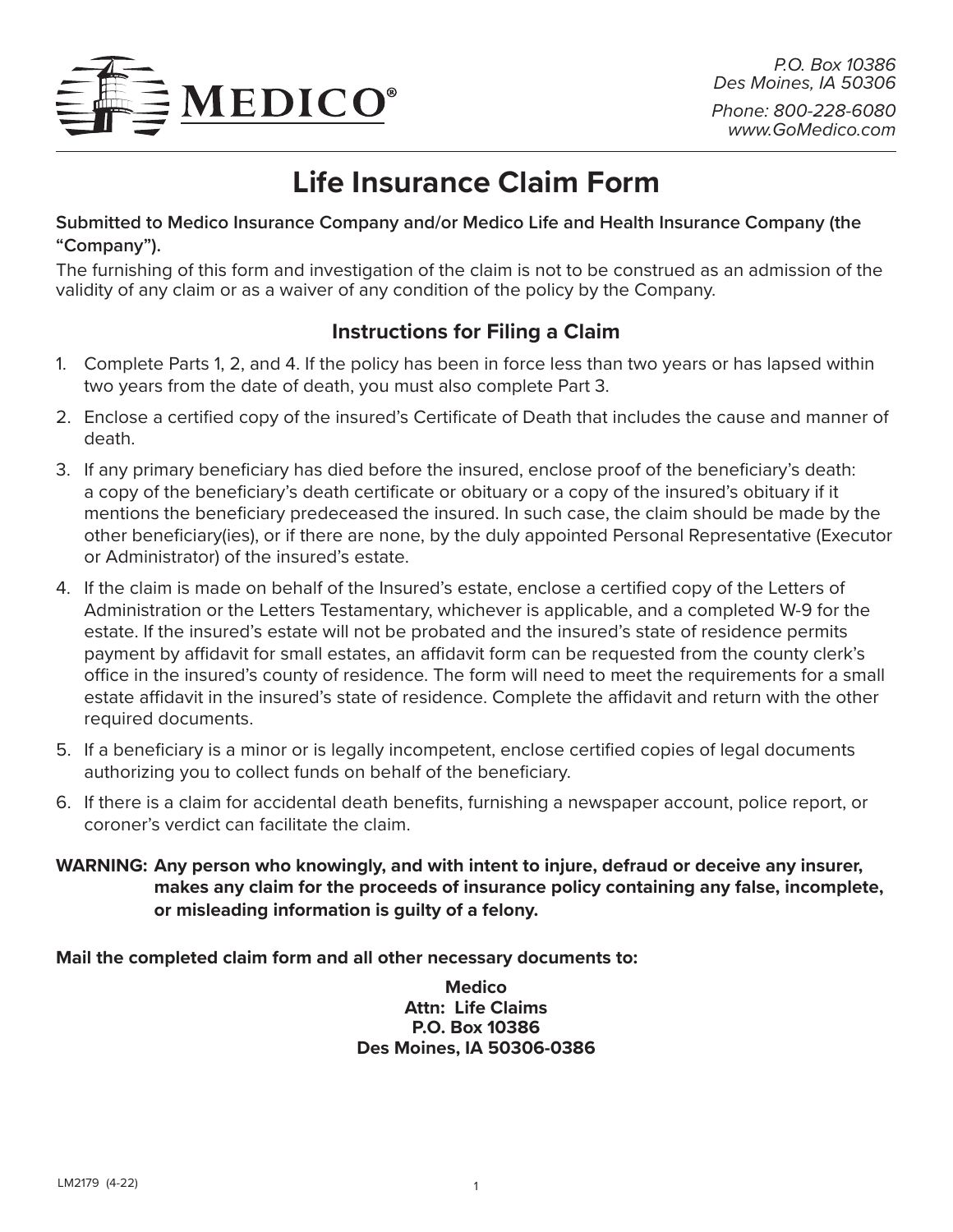## **Claim Form (Please print all information.)**

#### **Part 1 - The deceased**

| Full name - first | Middle |               | Last  |          |
|-------------------|--------|---------------|-------|----------|
|                   |        |               |       |          |
| Address           | City   |               | State | ZIP code |
|                   |        |               |       |          |
|                   |        |               |       |          |
| Date of birth     |        | Date of death |       |          |
|                   |        |               |       |          |
|                   |        |               |       |          |

#### **Part 2 - Beneficiaries**

| Beneficiary's name |                        | Relationship to insured |            |
|--------------------|------------------------|-------------------------|------------|
| Address            | City                   | <b>State</b>            | ZIP code   |
| Telephone number   | Social Security number | Date of birth           |            |
| Beneficiary's name |                        | Relationship to insured |            |
| Address            | City                   | <b>State</b>            | ZIP code   |
| Telephone number   | Social Security number | Date of birth           |            |
| Beneficiary's name |                        | Relationship to insured |            |
| Address            | City                   | State                   | $ZIP$ code |
| Telephone number   | Social Security number | Date of birth           |            |

If you need more room for the beneficiary information, please attach a separate sheet of paper.

**Each beneficiary must complete a W-9 Request for Taxpayer Identification Number and Certification form.** The enclosed W-9 should be returned with this claim form. If more forms are needed, copy the W-9 form so each beneficiary has one.

#### **Part 3 - Medical care**

Complete this part ONLY IF the policy is less than two years old or has lapsed within two years from the date of death.

List the names and addresses of all physicians who attended the deceased and all hospitals and institutions where he/she was treated during the five years prior to his/her death. If you need more room for this information, please attach a separate sheet of paper.

| Physician/Facility name |      | Telephone number |              |          |
|-------------------------|------|------------------|--------------|----------|
| Address                 | City |                  | <b>State</b> | ZIP code |
| Disease or condition    |      | Treatment dates  |              |          |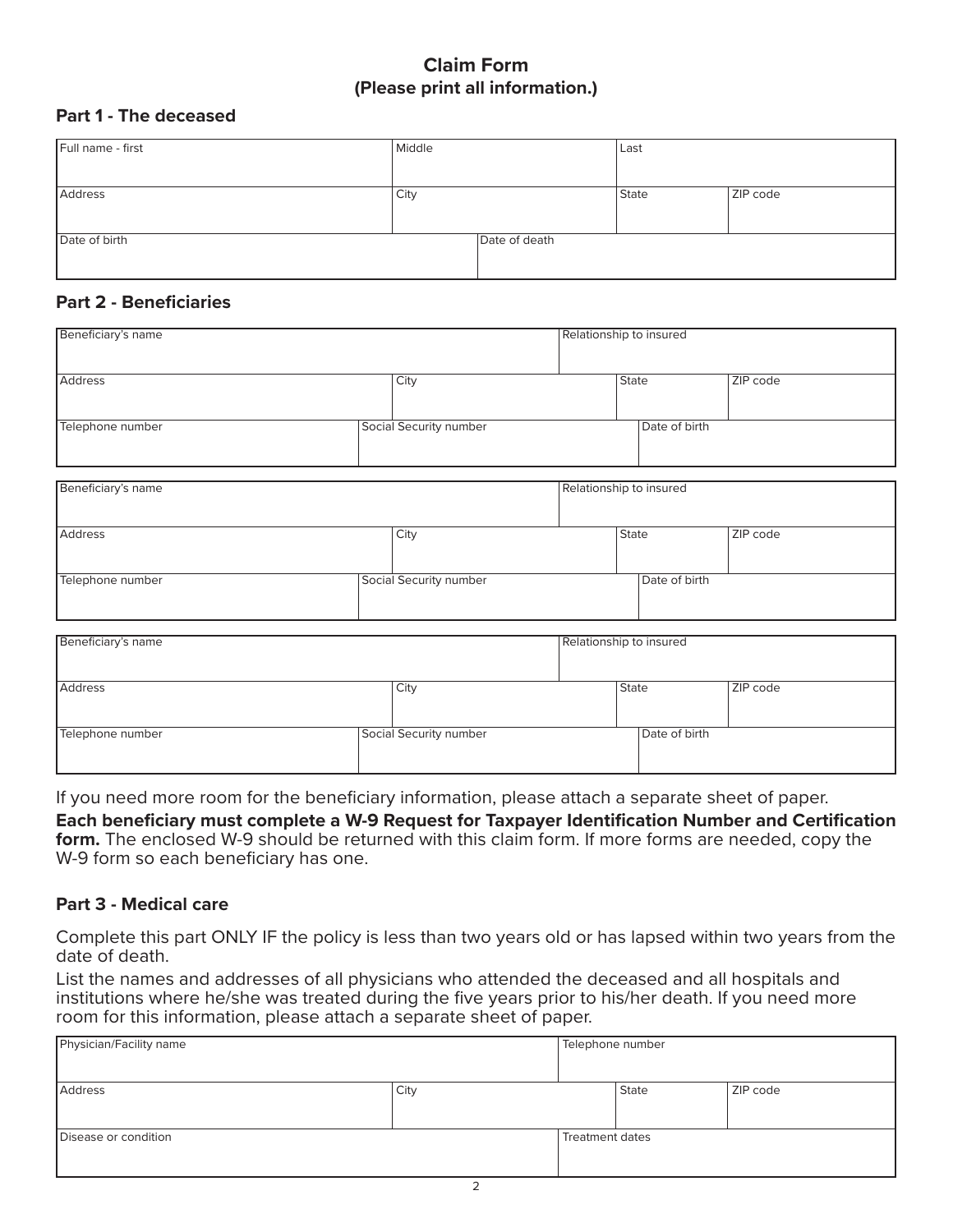#### **Part 3 - Medical care, continued**

| Physician/Facility name |      | Telephone number |       |          |
|-------------------------|------|------------------|-------|----------|
| Address                 | City |                  | State | ZIP code |
| Disease or condition    |      | Treatment dates  |       |          |
| Physician/Facility name |      | Telephone number |       |          |
|                         |      |                  |       |          |
| Address                 | City |                  | State | ZIP code |
| Disease or condition    |      | Treatment dates  |       |          |

#### **Part 4 - Signature**

These statements are true and complete to the best of my knowledge and belief. I understand that the furnishing of forms by the Company does not constitute an admission that there is any insurance in force.

I authorize every doctor or practitioner who examined or attended deceased, and every hospital or any other institution in which the deceased received treatment to fully

disclose to the Company or its duly authorized representative any knowledge or information thereby acquired.

Date , 20

Signature of claimant or beneficiary PLEASE NOTE: Signature must be notarized.

Printed Name

Signature

STATE OF §

COUNTY OF <u>\_\_\_\_\_\_\_\_\_\_\_\_\_\_\_\_\_\_\_\_\_\_\_\_</u> §

| On this the | dav of |  | , before me, the undersigned |
|-------------|--------|--|------------------------------|
|-------------|--------|--|------------------------------|

Notary Public, personally appeared **contained** and the contact of the contact of the contact of the contact of the contact of the contact of the contact of the contact of the contact of the contact of the contact of the co

known to me to be the person(s) named in and who executed the foregoing instrument, and

acknowledged to me that he/she/they executed said instrument as his/her/their free and voluntary act and deed for the uses and purposes therein mentioned.

Print Name: (Affix Seal or Stamp, if any)

| Notary Public in and for the state of |
|---------------------------------------|
|---------------------------------------|

My commission expires: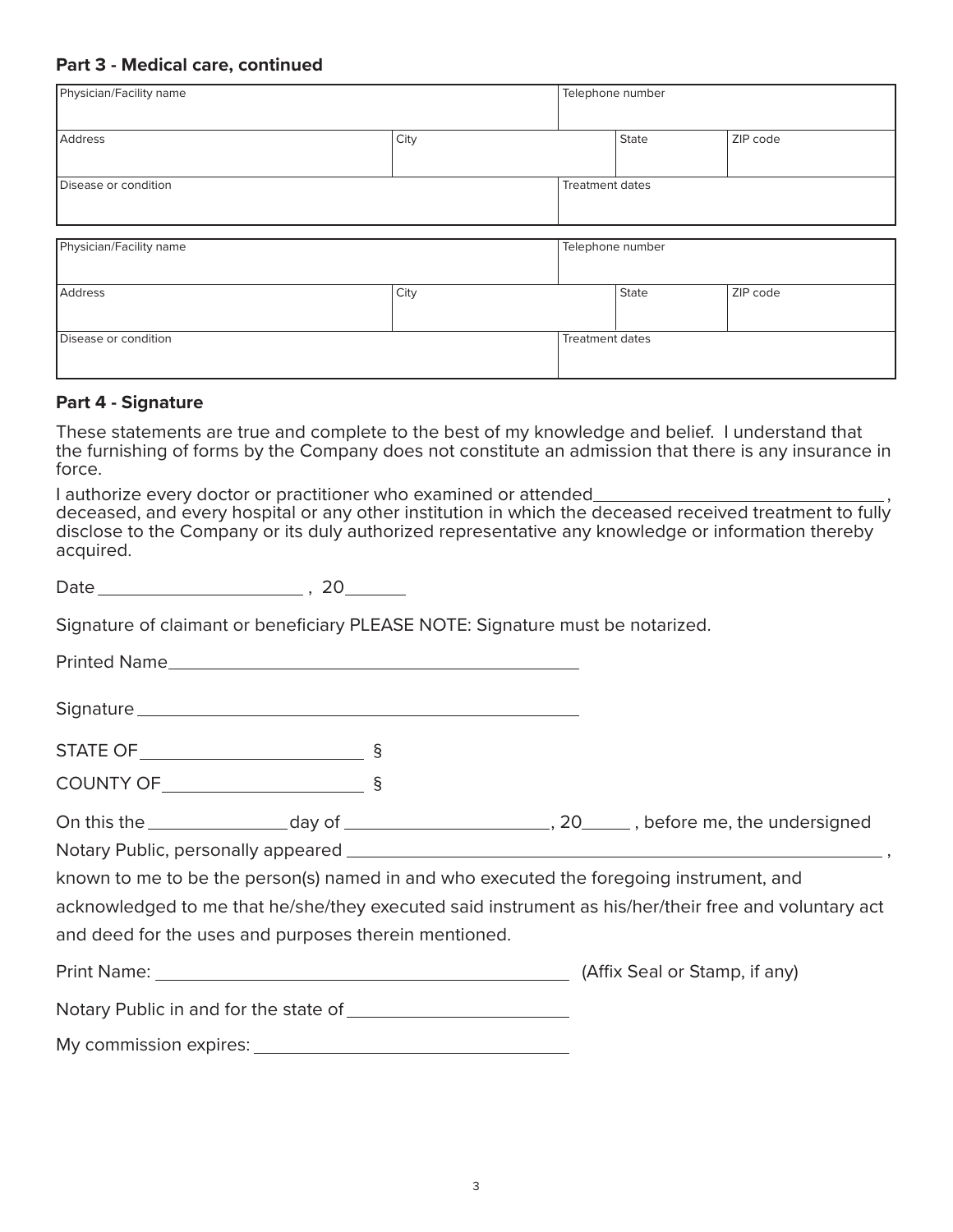| For your protection state law requires the following statements to appear on this form.           |                                                                                                                                                                                                                                                                                                                                                                                                                                                                                                                                                                                                                                                                                                                                |  |
|---------------------------------------------------------------------------------------------------|--------------------------------------------------------------------------------------------------------------------------------------------------------------------------------------------------------------------------------------------------------------------------------------------------------------------------------------------------------------------------------------------------------------------------------------------------------------------------------------------------------------------------------------------------------------------------------------------------------------------------------------------------------------------------------------------------------------------------------|--|
| <b>FRAUD WARNING STATEMENT</b>                                                                    |                                                                                                                                                                                                                                                                                                                                                                                                                                                                                                                                                                                                                                                                                                                                |  |
| <b>Alabama</b>                                                                                    | Any person who knowingly presents false or fraudulent claim for payment of a loss or<br>benefit or who knowingly presents false information in an application for insurance is<br>guilty of a crime and may be subject to restitution fines or confinement in prison, or any<br>combination thereof.                                                                                                                                                                                                                                                                                                                                                                                                                           |  |
| Arkansas,<br>Louisiana, and<br><b>West Virginia</b>                                               | Any person who knowingly presents a false or fraudulent claim for payment of a loss or<br>benefit or knowingly presents false information in an application for insurance is guilty of<br>a crime and may be subject to fines and confinement in prison.                                                                                                                                                                                                                                                                                                                                                                                                                                                                       |  |
| <b>Colorado</b>                                                                                   | It is unlawful to knowingly provide false, incomplete, or misleading facts or information<br>to an insurance company for the purpose of defrauding or attempting to defraud the<br>company. Penalties may include imprisonment, fines, denial of insurance, and civil<br>damages. Any insurance company or agent of an insurance company who knowingly<br>provides false, incomplete, or misleading facts or information to a policyholder or claimant<br>for the purpose of defrauding or attempting to defraud the policyholder or claimant with<br>regard to a settlement or award payable from insurance proceeds shall be reported to<br>the Colorado division of insurance within the department of regulatory agencies. |  |
| <b>Florida</b>                                                                                    | Any person who knowingly and with intent to injure, defraud, or deceive any insurer files<br>a statement of claim or an application containing any false, incomplete, or misleading<br>information is guilty of a felony of the third degree.                                                                                                                                                                                                                                                                                                                                                                                                                                                                                  |  |
| <b>Kansas</b>                                                                                     | Any person who knowingly and with intent to defraud or damage, files a claim<br>containing false, incomplete or misleading information, may be guilty of insurance fraud<br>as determined by a court of law. Use of the mail to defraud is a violation of federal<br>law.                                                                                                                                                                                                                                                                                                                                                                                                                                                      |  |
| <b>Kentucky</b>                                                                                   | Any person who knowingly and with intent to defraud any insurance company or other<br>person files an application for insurance containing any materially false information or<br>conceals, for the purpose of misleading, information concerning any fact material thereto<br>commits a fraudulent insurance act, which is a crime.                                                                                                                                                                                                                                                                                                                                                                                           |  |
| Maine, Tennessee,<br>Virginia, and<br>Washington                                                  | It is a crime to knowingly provide false, incomplete or misleading information to an<br>insurance company for the purposes of defrauding the company. Penalties include<br>imprisonment, fines or denial of insurance benefits.                                                                                                                                                                                                                                                                                                                                                                                                                                                                                                |  |
| <b>New Mexico</b>                                                                                 | Any person who knowingly presents a false or fraudulent claim for payment of a loss or<br>benefit or knowingly presents false information in an application for insurance is guilty of<br>a crime and may be subject to civil fines and criminal penalties.                                                                                                                                                                                                                                                                                                                                                                                                                                                                    |  |
| Ohio                                                                                              | Any person who, with intent to defraud or knowing that he or she is facilitating a fraud<br>against an insurer, submits an application or files a claim containing a false or deceptive<br>statement is guilty of insurance fraud.                                                                                                                                                                                                                                                                                                                                                                                                                                                                                             |  |
| <b>Oklahoma</b>                                                                                   | Any person who knowingly, and with intent to injure, defraud or deceive, makes any<br>claim for the proceeds of an insurance policy containing any false, incomplete or<br>misleading information is guilty of a felony.                                                                                                                                                                                                                                                                                                                                                                                                                                                                                                       |  |
| Oregon                                                                                            | Any person who knowingly and with intent to defraud or damage, files a claim containing<br>false, incomplete or misleading information, may be in violation of state law. Use of the<br>mail to defraud may be a violation of federal law.                                                                                                                                                                                                                                                                                                                                                                                                                                                                                     |  |
| Pennsylvania                                                                                      | Any person who knowingly and with intent to defraud any insurance company or other<br>person files an application for insurance or statement of claim containing any materially<br>false information or conceals for the purpose of misleading, information concerning any<br>fact material thereto commits a fraudulent insurance act, which is a crime and subjects<br>such person to criminal and civil penalties.                                                                                                                                                                                                                                                                                                          |  |
| <b>Residents of All</b><br><b>Other States</b>                                                    | NOTICE: Any person who knowingly and with intent to defraud or damage, files a<br>claim containing false, incomplete or misleading information, may be in violation of<br>state law. Use of the mail to defraud is a violation of federal law.                                                                                                                                                                                                                                                                                                                                                                                                                                                                                 |  |
| The furnishing of forms does not constitute an admission of liability on the part of the Company. |                                                                                                                                                                                                                                                                                                                                                                                                                                                                                                                                                                                                                                                                                                                                |  |